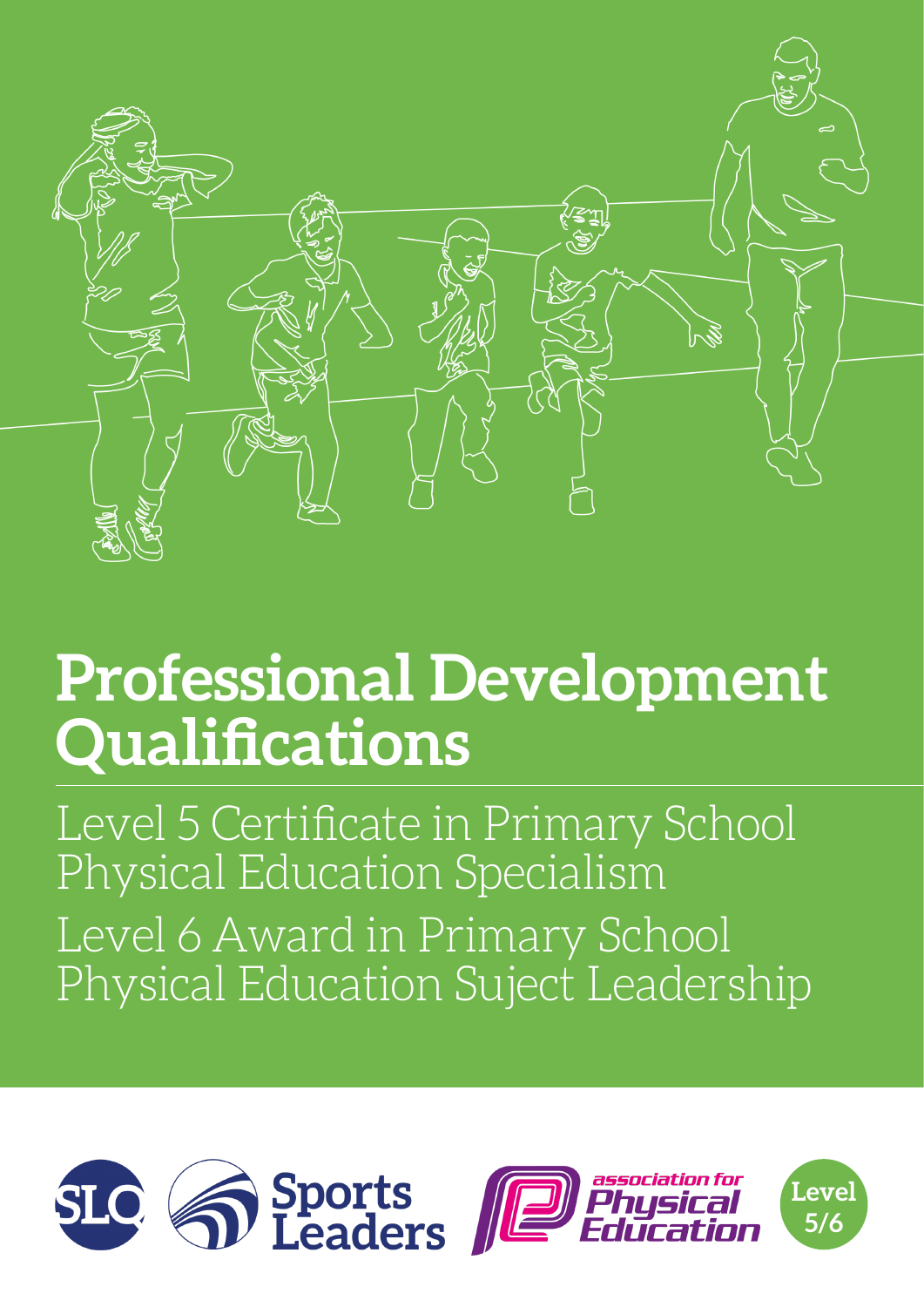## **Level 5 Certificate in Primary School Physical Education Specialism**

This is a recognised qualification that aims to upskill primary school teachers and higher level teaching assistants to improve the overall delivery of the physical education curriculum within primary schools.

On successful completion of this qualification, delegates will be able to assist in raising the standards within primary school physical education teaching and learning.

## **Level 6 Award in Primary School Physical Education Subject Leadership**

This is a recognised qualification to improve the overall leadership and management of the delivery of the physical education curriculum within primary schools. The aim of this qualification is to enable subject leaders to support and upskill other colleagues in teaching the physical education curriculum.

On successful completion of this qualification, delegates will be able to advocate, articulate and lead physical education to achieve whole school improvement.

*Note: Delegates must have Qualified Teacher Status (QTS) to undertake the Level 6 Qualification*

## **What are these Qualifications and who should undertake them?**

The aim of these qualifications is to upskill primary colleagues to be able to assist (Level 5) or lead (Level 6) the delivery of high quality primary school PE. These qualifications are proven, effective use of the Primary PE and Sport Premium funding and are designed to help teachers and primary school staff deliver high quality, sustainable PE as part of the curriculum.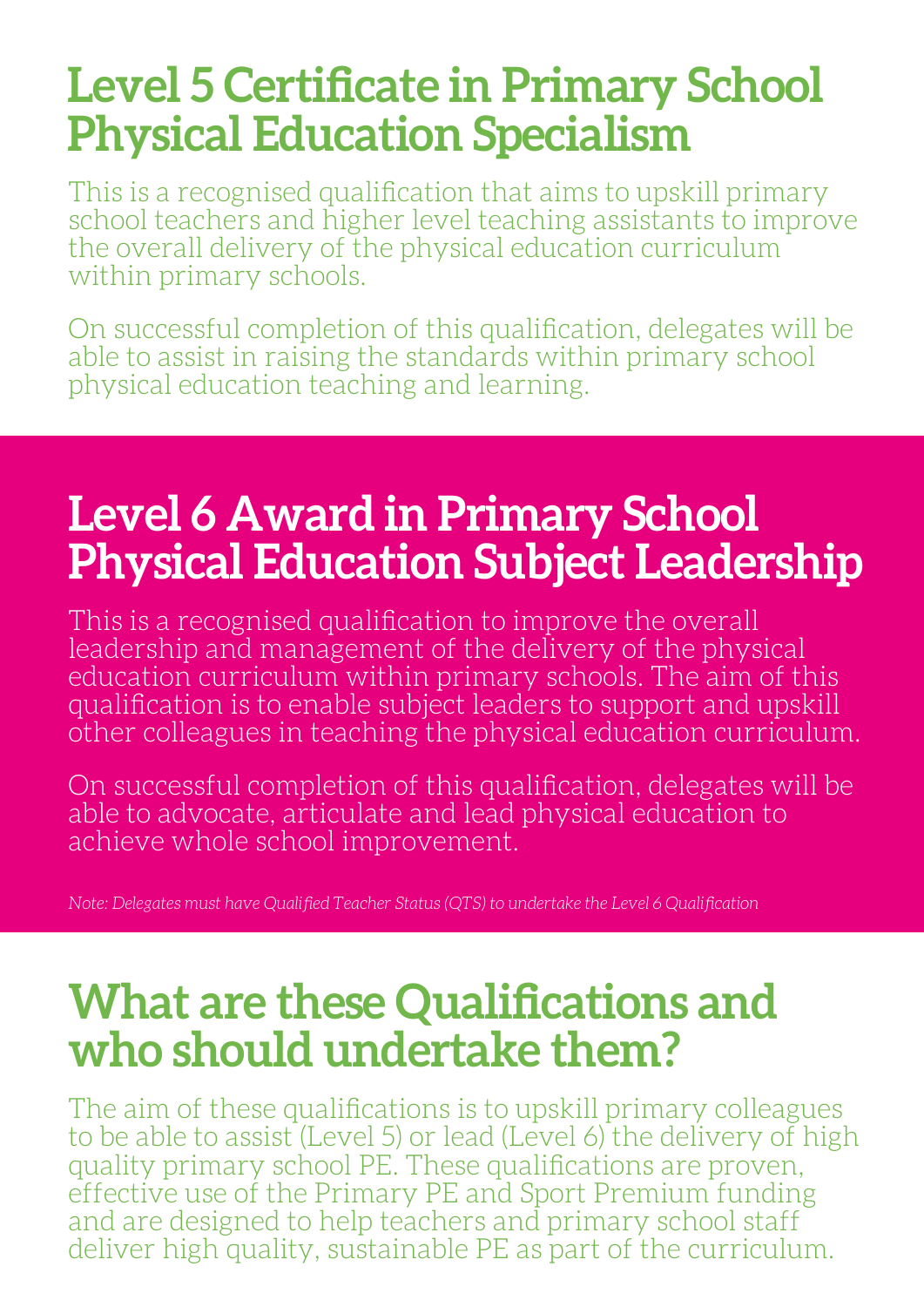## **Key Outcomes**

- Guaranteed to increase delegates' confidence, competence and PE subject knowledge
- Proven to raise standards across the curriculum and contribute to whole school improvement
- Effective and sustainable use of the Primary PE and Sport Premium
- These are professional degree equivalent level qualifications

| Who are these qualifications for?                                                     |         |         |
|---------------------------------------------------------------------------------------|---------|---------|
|                                                                                       | Level 5 | Level 6 |
| <b>Primary School Teachers with QTS</b>                                               |         |         |
| <b>Adults Supporting Learning without QTS</b>                                         |         |         |
| Teaching Assistants with two years' experience delivering PE<br>across both KS1 & KS2 |         |         |
| <b>Secondary School Teachers</b>                                                      |         |         |
| Coaches**                                                                             |         |         |

*\*The Level 5 qualification does not qualify you as a PE Teacher. \*\*Coaches are still required to have a minimum of a Level 2 Qualification in any of the sports/activities that they assist in raising the standards in PE teaching.*

### **Location, time commitment and cost**

- These qualifications have been designed to be delivered by either face-to-face study or blended learning, making use of virtual channels for knowledge acquisition supported by traditional assessment.
- Delivery time: Eight Tutor face-to-face delivery days (Six for the Level 5 and two for the Level 6)
- Depending on the Centre and delivery method, this qualification
- Cost: Between £900-£1,300 depending on the Centre